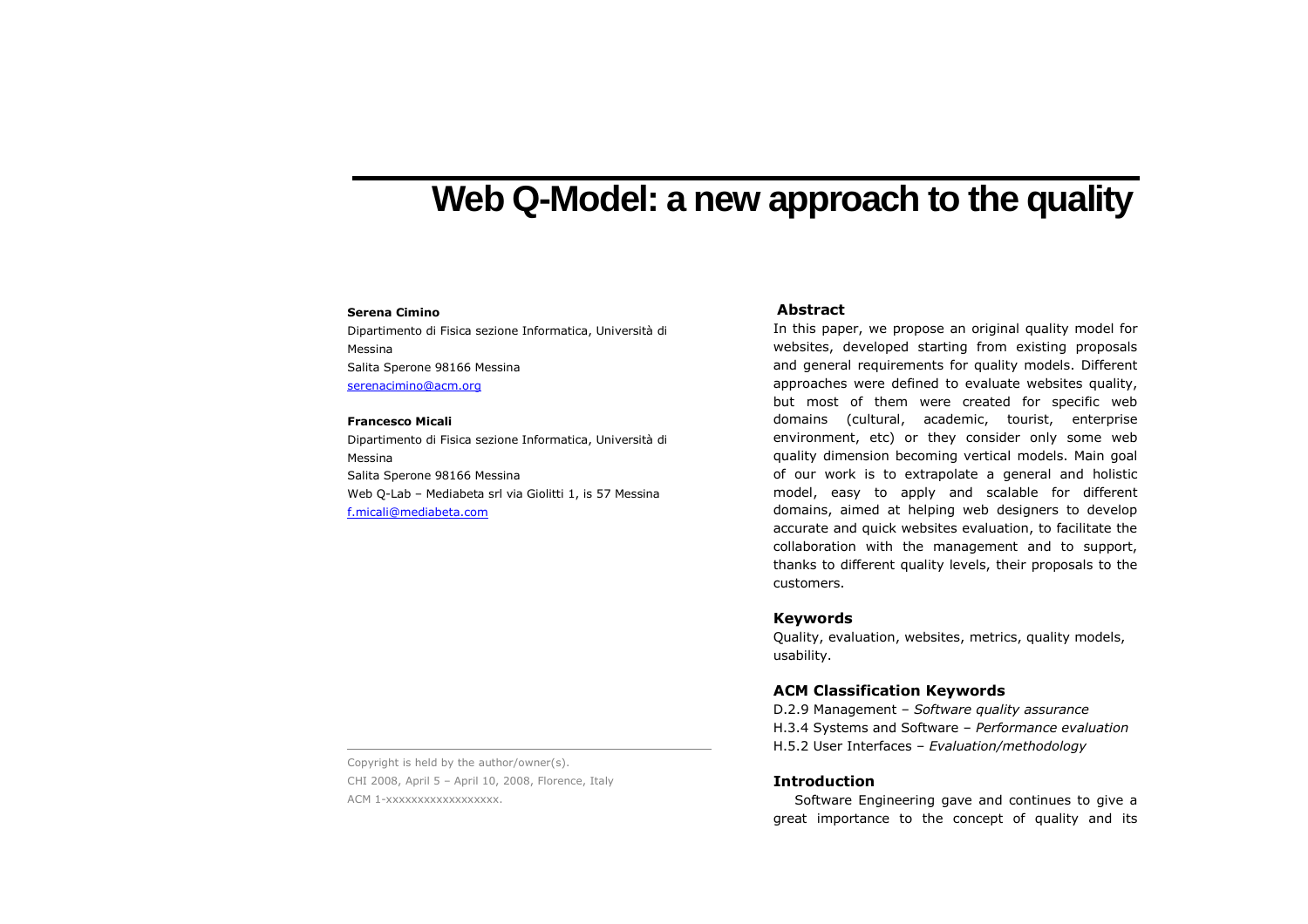related operations. In fact, in the last years, several processes and procedures were developed, until the definition of important standard characteristics for software product quality [3], including six main features (Functionality, Reliability, Usability, Efficiency, Maintainability and Portability) and four features about user's point of view (Effectiveness, Productivity, Safety and Satisfaction). Moreover, ISO (International Standards Organization) distinguished these characteristics according to three views (developers' view, manager's view and users' view) and so classified them in three levels of quality: internal, external and in use. Meanwhile, there was an important development of Web Engineering, that found its basis on the same concepts and principles but moved the focus from offline to online world. This increasing importance about the web applications needs more attention on user's experience than on the process phases, because user's perception and usability aspects can influence business possibility. Most of the living websites don't respect neither the basic quality principles. This lack of attention is due to several reasons, such as the easy use of web-oriented languages, the rapid evolution of technologies, the tolerance of browsers to display also incorrect code, the presence of many web developers without specific background or knowledge and the frequent and bad custom to assign few time and money to this aim. Fortunately, evaluating websites quality has became a more and more discussed and analysed issuein the last ten years.

## **Related works**

 Several quality models or usability-focused approaches derived from computer-human interaction research were proposed. Some of them are based on ISO or IEEE (Institute of Electrical and Electronics

Engineers) standard metrics, some are instead designed beginning by marketing researches or business interests and defined for specific or domaindependent websites, such as e-commerce or academic or tourist ones.

QEM (Quality Evaluation Method) [8] was proposed through a case study on museums, then it was applied to academic domain, specifying about eighty directly measurable attributes and four main areas ( Usability, Functionality, Site Reliability and Efficiency). This model presents a very specific domain-dependent approach.

The 2QCV3Q-model [5] adds the seventh locus Quibus Auxiliis (Feasibility) to the 2QCV2Q-model [6] focused on six main dimensions corresponding to six loci: Quis (Identity), Quid (Content), Cur (Services), Ubi (Individuation), Quando (Management), Quomodo (Usability). This model was introduced to marketing purposes and was mainly applied in tourist environment.

MiLE (Milano-Lugano Evaluation method) [1] tries to combine inspection method with empirical testing. MiLE+ [11] is the evolution of MiLE method that introduces a clear distinction between the applicationindependent and the application-dependent analysis. Moreover it proposes a specific activity, called Technical Inspection, which aims at analysing the application independent aspects and two evaluation activities for the application-dependent ones, called User experience inspection and Scenario-based user testing. This model is excellent about some aspects but doesn't consider accessibility for people with disabilities at all.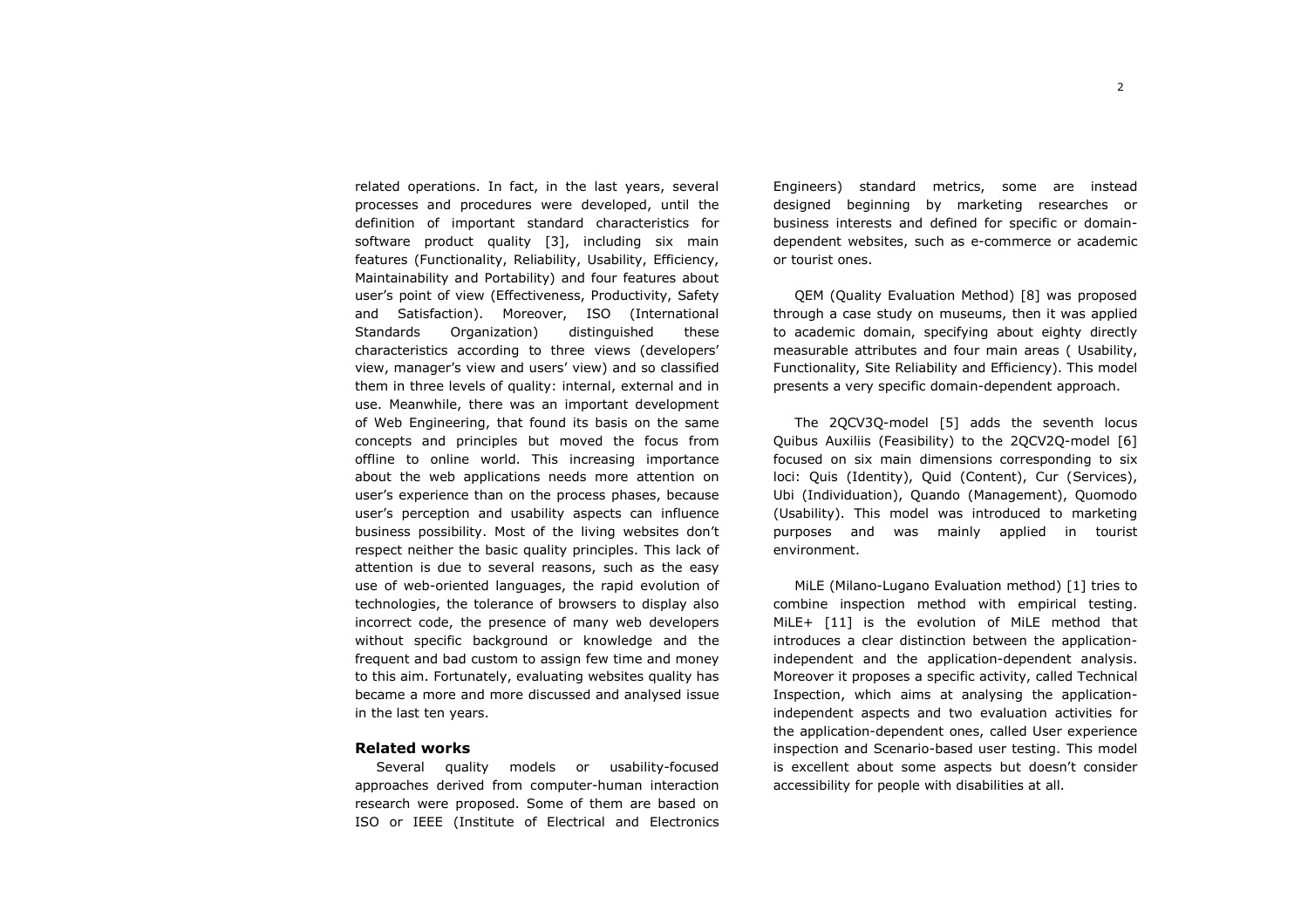MINERVA (MInisterial NEtwoRk for Valorizing Activities in digitization) project [7] represents an important initiative to encourage the application of ten quality principles (Transparent, Effective, Maintained, Accessible, User-centred, Responsive, Multi-lingual, Interoperable, Managed, Preserved), includes assistive technologies features, but it's aimed at cultural websites (museums, libraries, archives and other cultural institutions).

Polillo [9] presented an evolution of ETNOTEAM model [2], including seven dimensions (Architecture, Communication, Functionality, Content, Management, Accessibility, Usability).

Signore presented a rigorous approach [10], based on five measurable characteristics (Correctness, Presentation, Content, Navigation and Interaction). He started his method from the limitations of other approaches, but he developed a model, aimed at the realization of an automated software, that is focused mainly on the technical aspects that can be measured, giving less importance to perceivable and communicative features.

In this context, we worked out a new quality model that aims at being an useful tool to realize a quick evaluation that takes into account three different quality levels and therefore different execution times, a very important aspect for project managers. Thus our model represents a complete method of websites quality in use evaluation that allows a constructive collaboration among web designers, developers and managers, and a growing consideration about quality in the web projects.

# **Our project**

After the research work about the existing quality models, we summarized all the information collected and extrapolated a model from the best characteristics of each considered methodology. Rarely different models use the same term to refer to semantically equivalent characteristics. Often there are characteristics, called with different names, that have similar meaning or recall the same concept or belong to the same context. So, for this reason, in the first step, we assembled all attributes of all models and, in the second step, we separated them in a limited number of groups on the basis of their semantic meanings. At this point, we eliminated the existing repetitions and we well-finished and optimized the groups. The output consists of six dimensions, represented by the six groups assembled, listed below.

## *Interface Communication (IC)*

- 1. Using clear, transparent, specific and univocal labels or titles
- 2. Using intuitive icons and symbols that follow standards and familiar conventions to web users, orwhose meaning is easy to understand anyway
- 3. Using sharp images, of good quality and pertinent to site's communication purposes
- 4. Page layout: giving importance to elements distribution, taking into account possible conventions about their position; avoiding information overload or overcrowded pages; verifying page scannability and grouping adequacy of information units
- 5. Preserving coherence and stability of main elements within the pages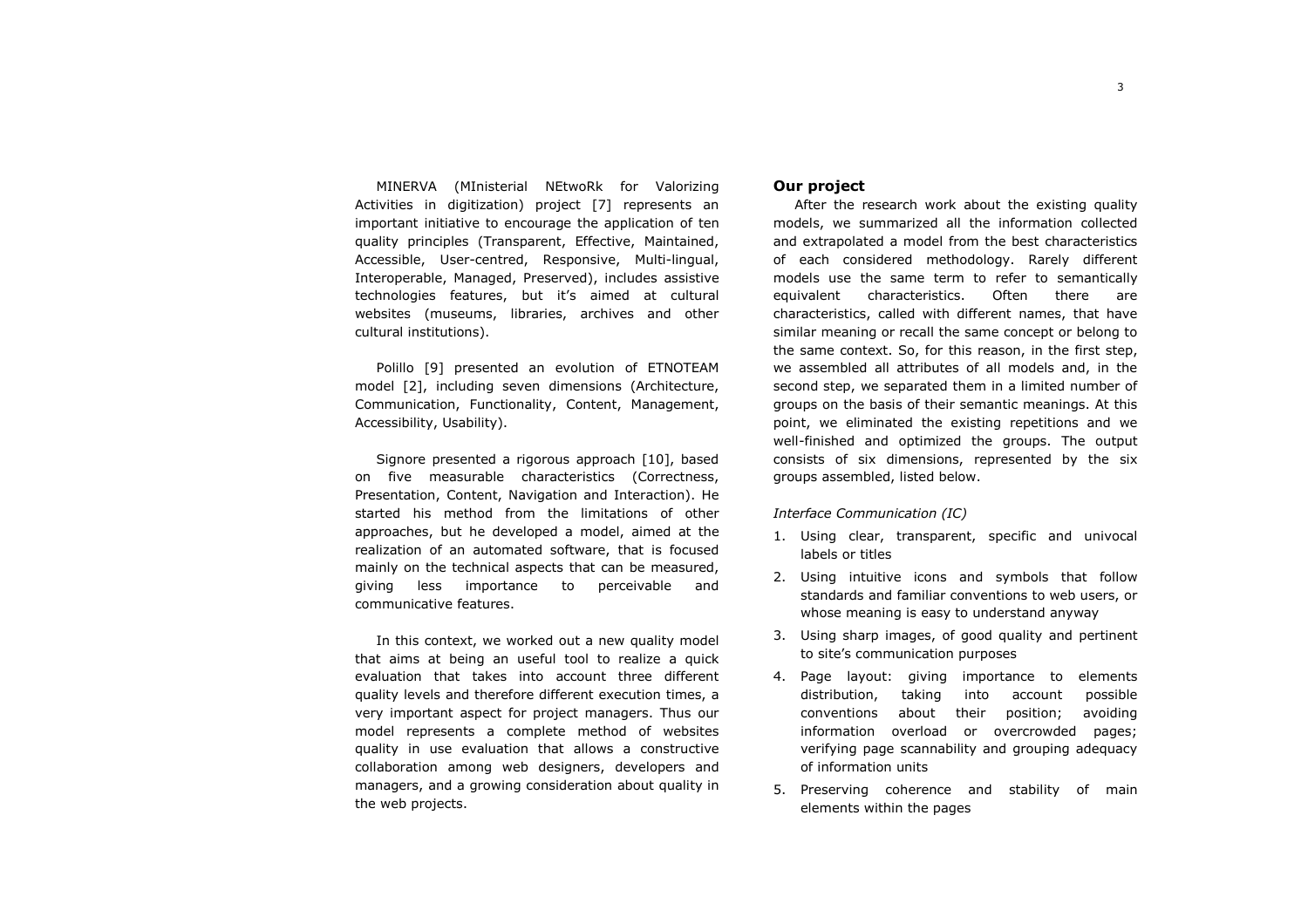- 6. Visual identity: importance of Brand or personal identity; explicating site's property and mission, also using graphic style (colour, image)
- 7. Using colours to identify and distinguish website's areas and to attract user's attention on page's different element
- 8. Choosing adequate colours for the combination text/background not to make reading difficult
- 9. Choosing font type and size to facilitate reading
- 10. Identifying links with clear, conventional and coherent symbology to easily distinguish them among other elements
- 11. Showing link state change using a colour change
- 12. Using icons and widgets consistent and pertinent with site's colours and other graphical elements
- 13. Text layout: verifying paragraph division and text structure and alignment
- 14. Using graphical style and colours in coherent way within all pages
- 15. Multimedia elements (video, flash animations, etc):verifying their consistence, adequacy and coherence with site's graphical behaviour
- 16. Interface predictability: using interactive elements (symbols, icons, links, images, buttons, etc) able to anticipate their content and the interaction effects
- 17. Realizing a simple interface to allow the user to learn site's communication strategy quickly and to remember site's structure when he or she returns on the website after a period of not using it.

## *Content (CO)*

- 1. Information quality: verifying if content is accurate, reliable, complete, detailed, impartial, correct
- 2. Verifying content currency
- 3. Considering website's domain coverage, depending on site's owner and user's aims
- 4. Verifying content conciseness
- 5. Verifying content selection and relevance
- 6. Making sure of content comprehensibility and readability (choice of language, terms and text style pertinent to users' profile; use of bullet ornumbered lists, etc)
- 7. Providing at least a basic service in another language
- 8. Choosing multimedia content (image, video, audio, photo, etc) so that is strictly connected with the text to provide further adequate information.

*Navigation (NA)* 

- 1. Site's structure (architecture and topology): verifying its coherence with content and if it makes navigation easy
- 2. Helping the user not to lose his/her orientation in the website (using breadcrumbs, link titles and other clues to communicate always where the user is and where he or she will be led)
- 3. Using adequate, easy and intuitive navigation tools (bars, search engine, site map, indexes, guided tour, image map, etc)
- 4. Supporting backward navigation ("Go back" button, history, back to Home)
- 5. Allowing the user to access each site's page in fewclick.

## *Management and Accessibility (MA)*

1. Hardware and software requirements: verifying browsers and platforms (WebTV, mobile phone, PDA) compatibility; avoiding use of plug-ins and proprietary extensions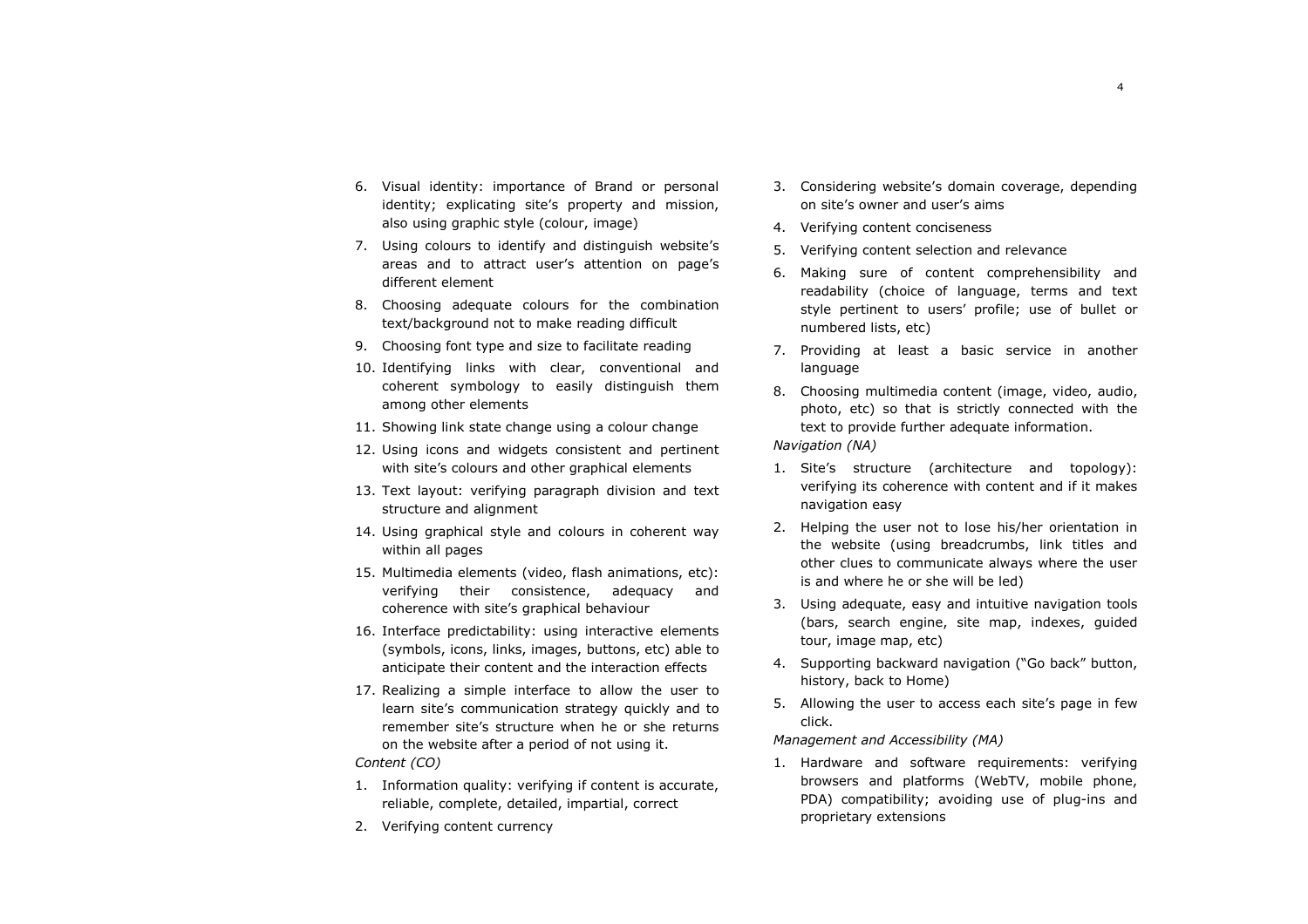- 2. Controlling site's presence on the most famous search engines
- 3. Verifying code correctness (alt attributes, equivalent text for multimedia elements, HTML and CSS validation)
- 4. Optimizing pages view time (download + parsing + + rendering) and media streaming
- 5. Maintenance: site's monitoring, assuring uninterrupted availability and technical accessibility
- 6. Assuring functionality's adequacy and correctness
- 7. Using security policy and guaranteeing personal information correct use
- 8. Errors management: verifying system reactions, error scripts comprehensibility, deleting or repairing broken links and under construction pages.

*Interactivity (IN)* 

- 1. Assuring user interaction functionality adequacy: naturalness, effectiveness, precision, transparency about user's actions consequences, recovery (undo availability)
- 2. Considering users' involvement and contribution (comments, hints, guestbook, community, etc)
- 3. Providing help and contact information
- 4. Assuring quick, pertinent, polite answers to users' questions and doubts
- 5. User satisfaction: making the website wellaccepted, pleasant and easy to use; choosing the best position and width for elements and links (using, for example, Fitts' law).

*Accessibility for people with disabilities (AD)* 

1. Conformity to W3C guidelines

# **Web Q-Model**

Thinking about Von Dran et al. [12] and Kano Model [4] for the customer expectations of service or product quality, and after the formulation of our model's attributes, we also decided to classify them in three levels: Basic, Normal and Exciting. For each level we associated a symbol, in particular Q for the Basic, QQ for the Normal and QQQ for the Exciting. This choice is made to differentiate the attributes on the basis of their importance and essentiality in a good quality website design.

We present a general model, even if each feature can be more or less important depending on the purpose of the site or the users' profile. Moreover our model is characterized by a clearly visible scalability, because the different attributes will update their level membership depending on time, technology evolution and social customs.

| <b>Web Q-Model Classification</b> |                                                  |         |               |
|-----------------------------------|--------------------------------------------------|---------|---------------|
|                                   | $Q(*)$                                           | $QQ(*)$ | QQQ(*)        |
| IC                                | 1, 2, 4, 6, 7, 8, 9, 10, 17 3, 5, 11, 12, 13, 14 |         | 15,16         |
| $\overline{\mathsf{co}}$          | 1,6                                              | 4       | 2, 3, 5, 7, 8 |
| <b>NA</b>                         | 1,2                                              | 3,4     | 5             |
| MA                                | 1,3,6,7,8                                        | 2,4,5   |               |
| <b>IN</b>                         | 1,3                                              | 4       | 2,5           |